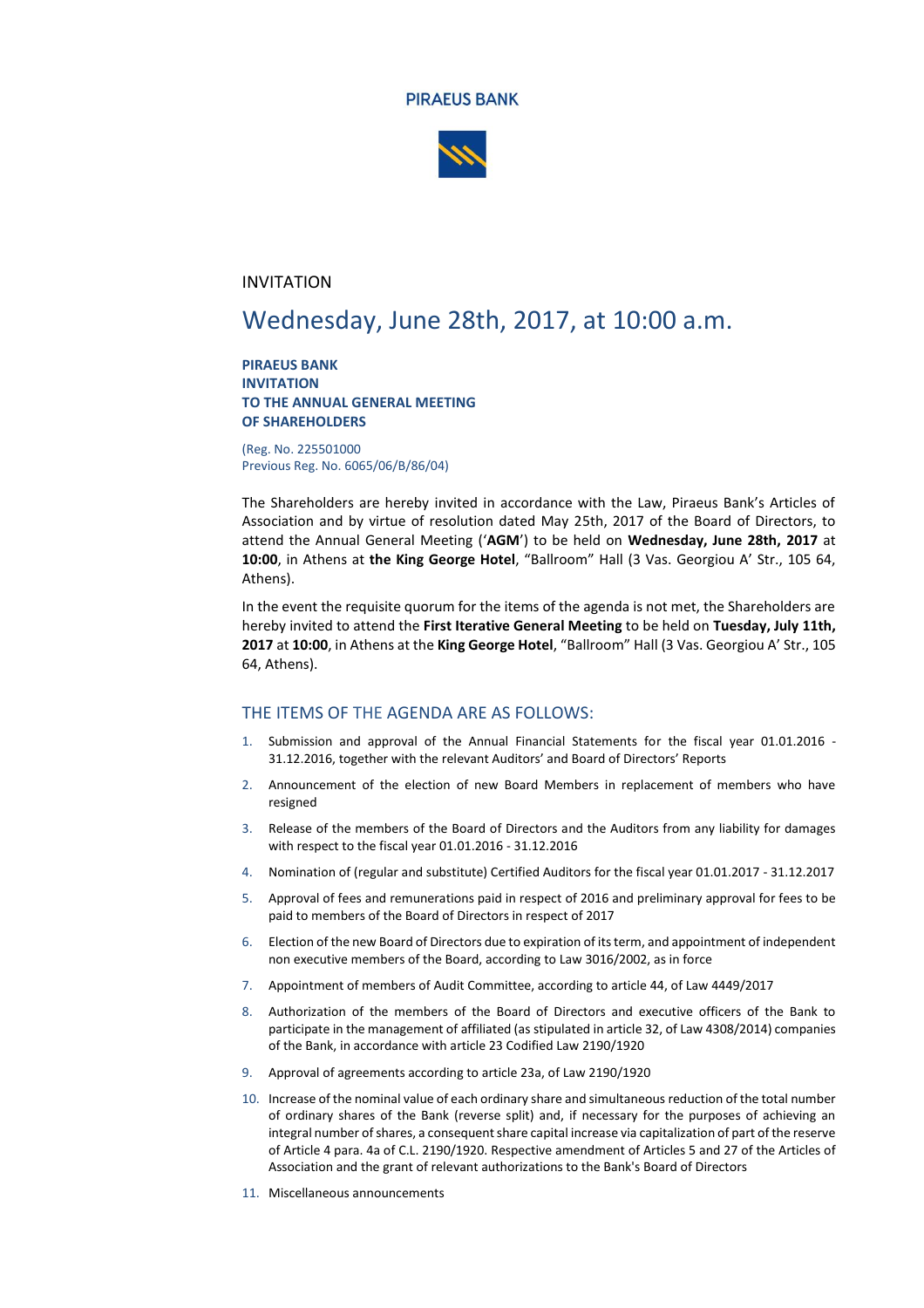#### **PIRAEUS BANK**



# RIGHT TO PARTICIPATE AND VOTE IN THE AGM

Shareholders having the right to participate and vote in the Annual General Meeting (**AGM**) dated **June 28th, 2017** are those registered on **June 23rd, 2017**, i.e. at the opening of the fifth day prior to the date of the Annual General Meeting (**Record Date**), in the electronic registry of the Dematerialized Securities System ("DSS"), managed by "Hellenic Central Securities Depository" (HCSD) and kept by Hellenic Exchanges S.A. ("HELEX").

In the event the required quorum is not met at the **AGM** dated **June 28th, 2017,** the Shareholders having the right to participate and vote at the **First Iterative General Meeting**  are those registered in the above registry at the opening of **July 7th, 2017** (**Record Date of the First Iterative General Meeting**). In the latter event, a newer invitation will not be issued, in accordance with the law.

The Shareholder status on the **Record Date** and the **Record Date of the First Iterative General Meeting** is verified through the direct electronic linkup of the Bank with the records of the Dematerialized Securities System ("DSS"). No share blocking is required during the period between the **Record Date** or the **Record Date of the First Iterative General Meeting** and **the date of the relevant General Meeting (AGM or First Iterative)**.

## PROCEDURE FOR PARTICIPATION AND VOTING BY PROXY

The Shareholder, who is entitled to participate in the **AGM** may vote either in person or by proxy. Each Shareholder may appoint up to three (3) proxies. Each Shareholder may appoint a proxy holder either for a single General Meeting or for multiple meetings taking place within a determined time period.

The proxy form is available at Piraeus Bank's branches as well as on the Bank's website http://www.piraeusbankgroup.com, and at the Bank's Shareholders' Services Department, (Mitropoleos 9, 105 57, Athens 1st floor).

The proxy form, completed and signed, must be submitted to either a Piraeus Bank's branch or to the Bank's Shareholders' Services Department, (Mitropoleos 9, 105 57, Athens 1st floor), **at least three (3) days** prior to the date of the **AGM**, i.e. by **June 26th, 2017**. Moreover, Shareholders may within the aforesaid deadline, i.e. by **June 26th, 2017**

submit their forms for the appointment of proxies to the Shareholders' Services Department by email at the address [ZapantiM@piraeusbank.gr,](mailto:ZapantiM@piraeusbank.gr) according to par. 2 art. 19 of the Bank's Articles of Association.

### SHAREHOLDER MINORITY RIGHTS

- **(i)** Shareholders representing at least one twentieth (1/20) of the paid-up share capital may request, that the Board of Directors includes additional items on the agenda of the AGM, by means of an application submitted at least fifteen (15) days prior to the date of the AGM. In this instance this application must be delivered to the Board of Directors until **June 13th, 2017**.
- **(ii)** Shareholders representing at least one twentieth (1/20) of the paid-up share capital may request of the Board of Directors, upon submission of a respective application, to provide the Shareholders with draft resolutions for items included in the initial or revised **AGM** agenda, by uploading the same at least six (6) days prior the date of the **AGM**, to the Bank's website [\(http://www.piraeusbankgroup.com\)](http://www.piraeusbankgroup.com/). This application must be submitted to the Board of Directors until **June 22nd, 2017.**
- **(iii)** With the submission of a respective application Shareholders may request of the Board of Directors to provide the **AGM** with specific information with respect to Bank's business, to the extent that this is useful for the actual assessment of the items of the agenda, at least five (5) days prior to the date of the **AGM**. This application must be submitted to the Board of Directors until **June 23rd, 2017.**
- **(iv)** At the request of Shareholders representing one twentieth (1/20) of the paid-up share capital, the Board of Directors is obliged to announce to the **AGM** the amounts which have been paid during the last two years to each member of the Board of Directors or to the Bank's executive officers, as well as any benefits granted to them for any reason, or on the basis of their contract with the Bank, at least five (5) days prior the date of the **AGM**. This application must be submitted to the Board of Directors until **June 23rd, 2017.**
- **(v)** Shareholders representing one fifth (1/5) of the paidup share capital, may request of the Board of Directors, by way of an application, to provide to the **AGM** with information on the course of the corporate affairs and the state of the Bank's assets, at least five (5) days prior